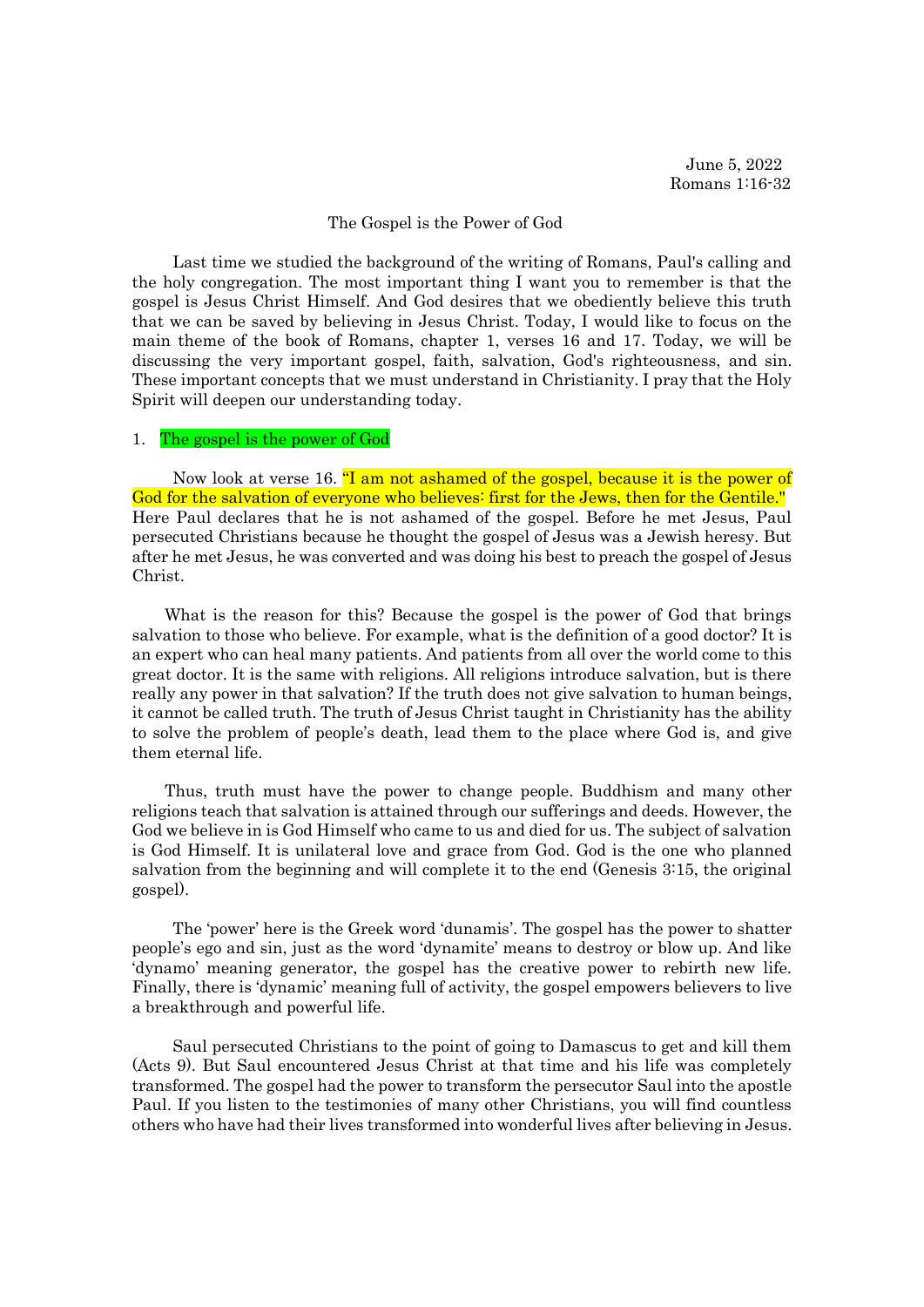# 2. Salvation from sin

Next, what is the 'salvation' that is offered to us? First of all, when considering salvation, we must firmly understand that if there is no 'salvation' there is 'destruction'. I did not read verses 18-32 in today's Bible because they are long. But they speak nakedly of the seriousness of humanity's sin and the Bible says that sinners are under God's wrath because of their sins. This state of sin is driving people to death.

In fact, even God's people Israel had to offer animals every time for thousands of years to have God redeem them. But even Israel, God's people, could not attain the righteousness of the holy God by human deeds. The more we read in the Old Testament, the more we realize that people could not keep God's law perfectly.

| <b>Severity of Sin</b>                                                   |
|--------------------------------------------------------------------------|
| 1. Destruction of relationship with God:                                 |
| Knowing God (e.g., natural revelation),                                  |
| not glorifying God as God (not returning glory to God),                  |
| not giving thanks $(vv.21-22)$ .                                         |
| 2. Idolatry: Exchanging God's glory into creatures and worshipping them. |
| $(\text{animals, atheism, humanism, etc.})$ (vv. 23-25)                  |
| 3. Sexual promiscuity: homosexuality, etc. (vv.26-27)                    |
| 4. Spiritual downfall: thoughts have become vain (depraved mind)         |
| Ignorant mind darkened (senseless, heartless)                            |
| Became a fool, saying he is a man of knowledge (boast, foolishness)      |
| $(vv.28-31)$                                                             |

God's wrath was laid on this sinful humanity, see verse 18. The wrath of God is being revealed from heaven against all the godlessness and wickedness of [those] who suppress the truth by their wickedness." Here is where 'God's wrath' comes in. This wrath is not like a tantrum or emotional anger. God's wrath represents a 'righteous God'. Human beings are created in the image of God, so they are similar to the righteous God. We come to be angry when we see injustice. During the Corona-19 period, there were demonstrations by people in Hong Kong and Myanmar demanding democracy. When people are oppressed and faced with evil that threatens their freedom and lives, everyone wants to be angry. Please watch the Japanese movie, 'The Newspaper Reporter (Shimbun kisya), 2019' starring Tori Matsuzaka. It is a good representation of how much human beings want to be right and eager to get righteousness.

After all, humanity is condemned to death from the sin of Adam and Eve, as we see in Genesis chapter 3, see verse **32.** "Although they know God's righteous decree that those who do such things deserve death, they not only continue to do these very things but also approve of those who practice them." They also know that when people sin, they will die, yet they encourage others to sin. This speaks to the seriousness of sin, doesn't it? That is exactly why humans are crashing to destruction. Hebrews 9:27, also say, "Just mortals are destined to die once, and after that to face judgement." We all die once for our sins. And after that, we all stand before the righteous God to be judged. This worldview is very important. If we do not understand this judgment well, the truth of the entire Bible will be shaken.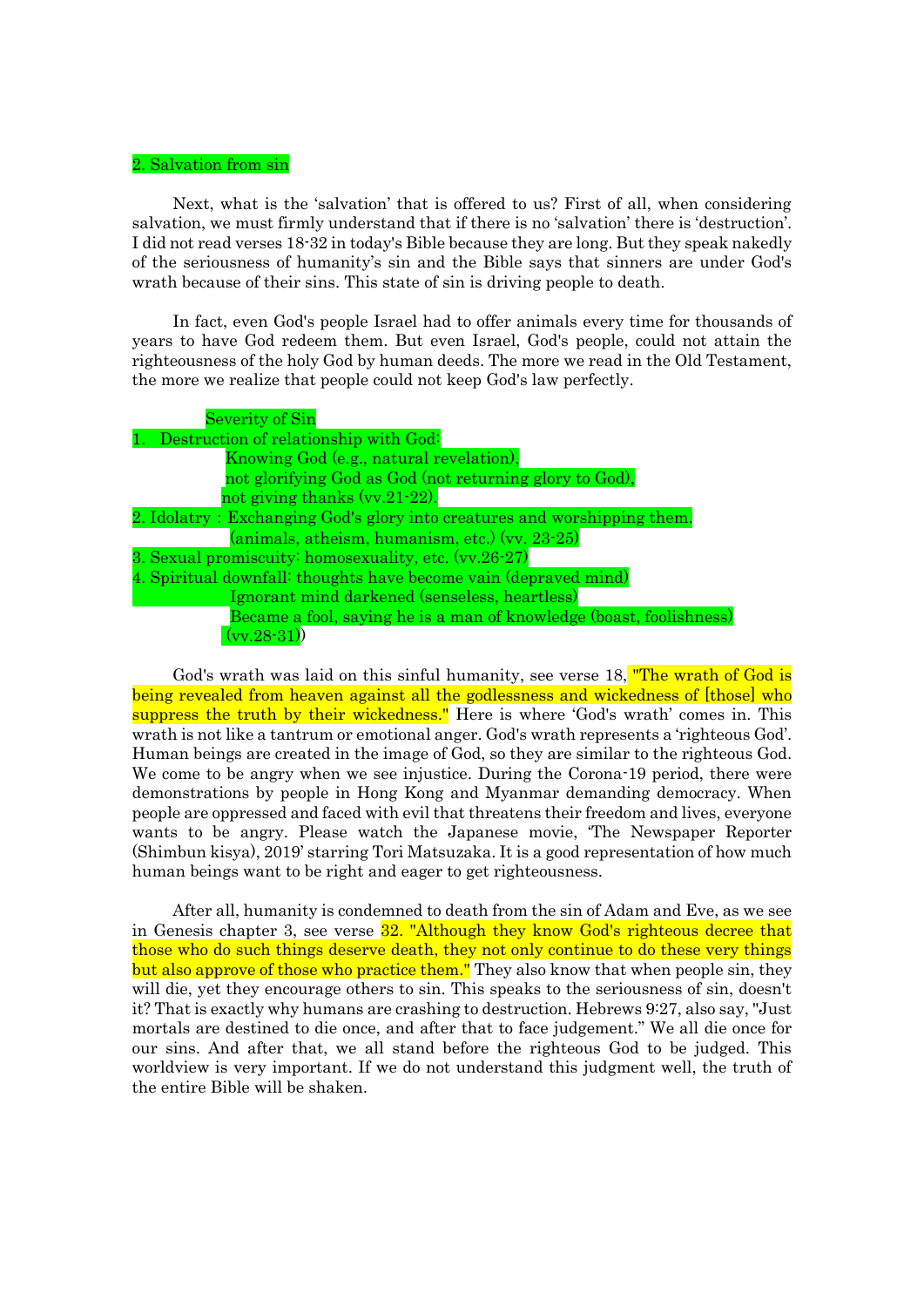# 3. God is Righteous

By the way, how can a God of love execute judgment? That is too miserable. Shouldn't God also do anger management and fix his character? But we need to understand well the character of God. God's righteousness is not just one aspect of God. It is the essence and nature of God. Exodus 34:6, 7 show God's nature very well. In the Bible, when sinful human beings saw God's face, they all died immediately. Therefore, no one could see God's face. God did not show His face even to Moses, whom He loved. And as He passed by him, God Himself introduced Himself. "And He passed in front of Moses, proclaiming, 'The LORD, the LORD, the compassionate and gracious God, slow to anger, abounding in love and faithfulness (6), maintaining love to thousands, and forgiving wickedness, rebellion and sin. Yet he does not leave the guilty unpunished; he punishes the children and their children for the sin of the fathers to the third and fourth generation.'"

 The Nature of God God is righteous and judges sin. God is loving and merciful. God forgives sin, disobedience and saves people.

This righteousness of God is best manifested in the cross of Jesus Christ. Look at verse 17: "For in the gospel a righteousness from God is revealed." God allowed His only beloved Son Jesus to be crucified in order to fulfill God's two essentials of love and his righteousness and to provide complete salvation for people. Jesus, the son of God was judged by God on the cross on the sin of human beings. But the sinless Jesus conquered death and resurrected. And through the grace of the cross of Jesus, we who believe in Him have received eternal life (John 3:16). Therefore, in the cross of Jesus, "God's righteousness" that loves people and God who does not accept sin was manifested. The cross, in which God's righteousness was manifested, is God's power to give us salvation.

#### 4. The abundance of salvation

What then is the salvation we receive? When I evangelize, many people say, "I don't need to go to heaven. I am happy enough now, so I don't need to believe in Jesus." And surprisingly, as Christians, we may also have an understanding of "salvation narrowly. I had a poor understanding of the gospel and the salvation too. But when I studied all over the Bible, I found that the meaning of "salvation" is very deep.

| Salvation.                                                                            |
|---------------------------------------------------------------------------------------|
| Believe in Jesus Christ and be saved from our sins.                                   |
| At the final judgment, we will be acquitted and enter heaven.                         |
| To gain eternal life.                                                                 |
| Sanctification while living in the world by the Holy Spirit.                          |
| The believer becomes a child of God and inherits the blessings of the Kingdom of God. |
| We will be completed to glorification.                                                |

As mentioned above, we Christians need to expand the concept of "salvation" and understand it correctly. All these are given to those who believe in Jesus Christ. This is a story about a Korean student who went to the United States to study in the 1960s. His parents sold their entire house and gave the money to their son to pay for his airfare. However, he was very hungry and drank only water on the plane for three days until he arrived in the United States. By the time he arrived in the U.S., he was starving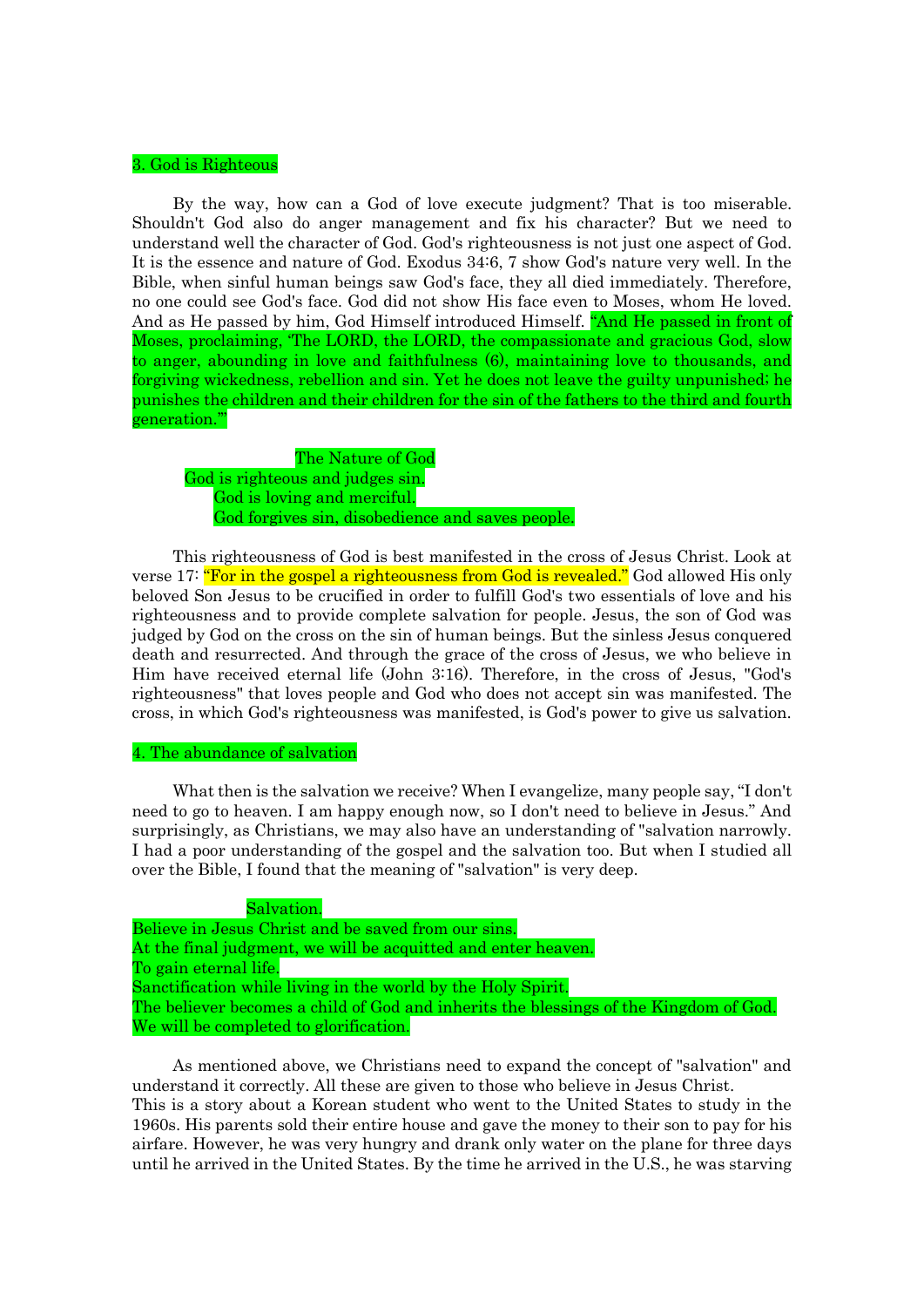to death and exhausted. Because he didn't know that in-flight meals were free, so he didn't get to eat a single meal. Perhaps our life of faith as Christians may be like this. This is a hard life of faith that will be painful until we get to heaven. Now we know we can enjoy both beefsteak and French food on the plane to America. Like this, we know that Jesus paid all expenses for our salvation, so we can enjoy it during this life. If we don't enjoy our salvation, we will lose out. It is very sorry when we get to heaven and will say, "Jesus! I'm hungry!" Let us enjoy our salvation in our lives now.

Paul prays in Ephesians 1:17-19. "I keep asking that the God of our Lord Jesus Christ, the glorious Father, may give you the Spirit of wisdom and revelation so that you may know him better (17). I pray also that the eyes of your hearts may be enlightened in order that you may know the hope to which he has called you, the riches of his glorious inheritance in the saints (18), and his incomparably great power for us who believe. The power is like the working of his mighty strength (19). As we believe in Jesus, the Holy Spirit accomplishes our salvation with a different menu every day. Please pray that our salvation will be abundant.

#### 5. Live by faith

We have been saved simply by believing in the gospel of Jesus Christ. However, we Christians are faced with the problem of how to live in the present. It is an American joke of Christians. A Christian who was blessed with many blessings at the Christian conference felt as if he was going up to heaven. Then he said, "Oh, my Lord! I want to be in a car accident right out of the church gates." A joke that is not funny, wanting to go to heaven right away on the blessed day. After all, even Christians have constant suffering in this life. But this depressing way of life is not recommended. Read the second half of verse 17: "a righteousness that is by faith from first to last, just as it is written: 'The righteous will live by faith.'"

So what does 'the righteous will live by faith' mean? We are recognized by God as 'the righteous' through faith in Jesus Christ. All of us here are righteous. However, as we saw earlier with the MRI of sin (vv.18-32), it is not so easy to live in this sinful world. Even if we are blessed in church, once we step out, we suffer from our own sins and the sins of others. We suffer from family discord, and we may be treated unfairly at work or school. We suffer from illness, natural disasters, accidents, and wars. Even though in this sinful world, God tells us to 'live by faith'.

I was very troubled as I prepared today's message because I was not sure if the power of God was really working in my life now. Last year, I graduated from the JTJ seminary and was spiritually satisfied. I was relatively healthy spiritually. However, I was panicking because my computer suddenly malfunctioned, and I couldn't sleep when I thought about my mother being left alone because my sister was moving to Toronto. Oh, I was lamenting the fact that the "divine power of the gospel" didn't seem to be working in my life right now. And I was pondering what it would mean to live by faith.

As I was sad for this, I heard a wonderful testimony. Helen Roseveare (1925-2016), a brilliant British physician, went to Congo as a missionary. She built a leprosy hospital in Congo and worked there. However, she was persecuted during the 1964 Congolese Civil War. At that time, missionaries were brutally murdered. She was severely tortured, raped, and locked in prison. At that time, she was filled with sorrow and prayed to God. "Why me, God? I came here to do good, but I don't understand how this could happen to me." In her deep prayer, Missionary Helen heard God's voice. "Can't you thank me?" And